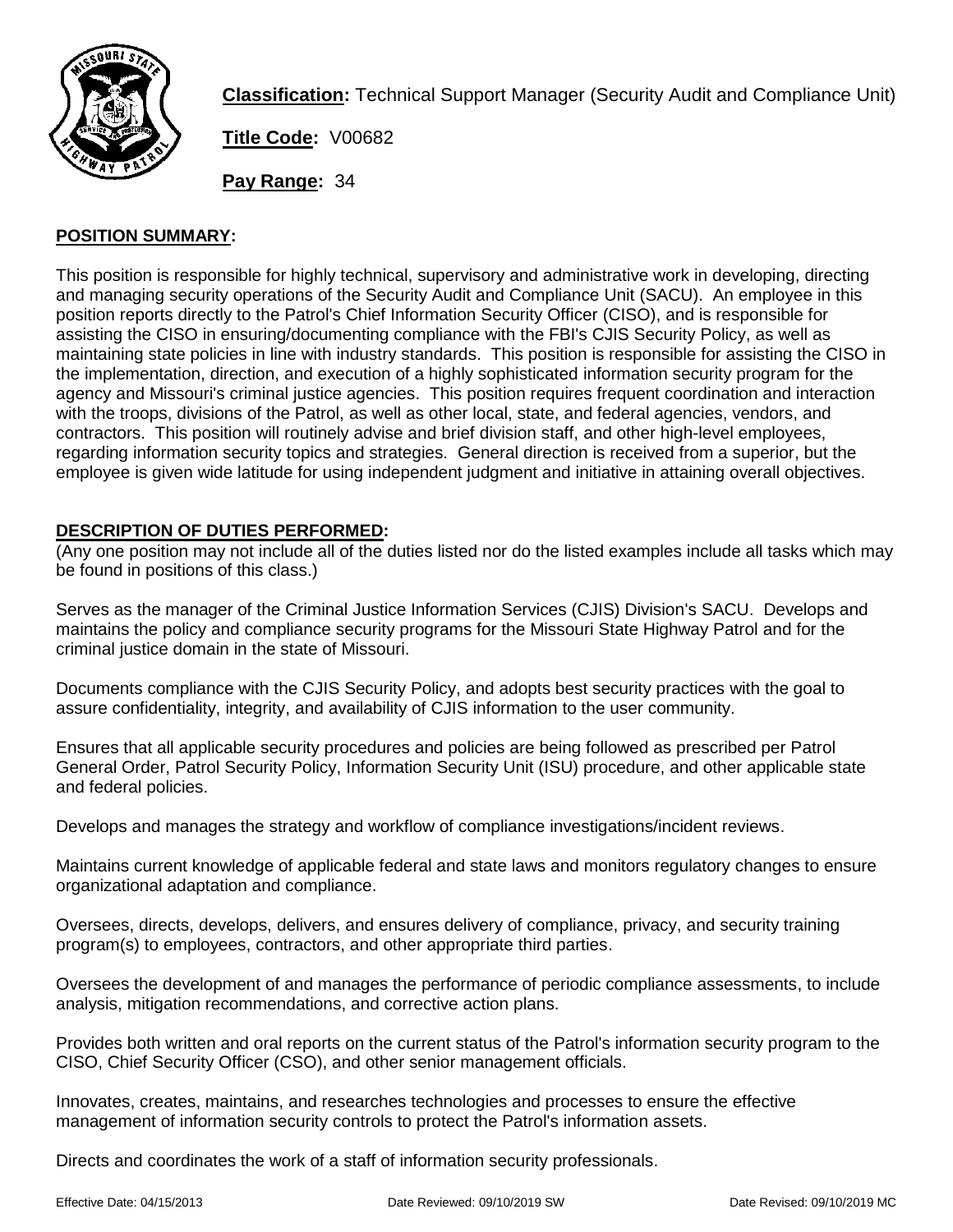# **Classification:** Technical Support Manager (Security Audit and Compliance Unit) Page 2

Prepares and evaluates grant applications, statements of work, bid specifications, and other documentation for funding and acquisition of tools, technology, contractual services, and education relating to computer security.

Regularly participates in user groups and professional organizations focused on information technology (IT) security and audits.

Researches and oversees the selection of all audit products, and manages their use and operation.

Advises the CISO in policy-making decisions concerning CJIS requirements and IT security procedures for all the Patrol's automated systems.

Provides direction to Patrol personnel on all security policy and compliance related products and endeavors.

Performs other related work as assigned.

#### **REQUIRED KNOWLEDGE, SKILLS, AND ABILITIES:**

Extensive knowledge of the principles, practices, and techniques of information security program management and auditing, to include: network, server, device, data, application, physical, and personnel security.

Extensive knowledge of security related issues of server hardware, operating systems and storage technologies.

Extensive knowledge in information security principles, as well as information security management and auditing.

Considerable knowledge of modern management principles and techniques, particularly as applied to security of enterprise IT infrastructure.

Considerable knowledge of principles and practices of administration and supervision.

Considerable knowledge of project management concepts and principles.

Working knowledge and experience in information privacy laws, access, release of information, and access control technologies.

Working knowledge of systems analysis and design techniques.

Knowledge of the strategic planning process.

Possess good public speaking skills.

Possess good organizational skills.

Possess research and analytical skills.

Ability to plan and implement projects and audits necessary to ensure effective and efficient operations of security measures.

Ability to effectively plan, direct, and supervise the work of others.

Ability to maintain accurate records, files, and documentation.